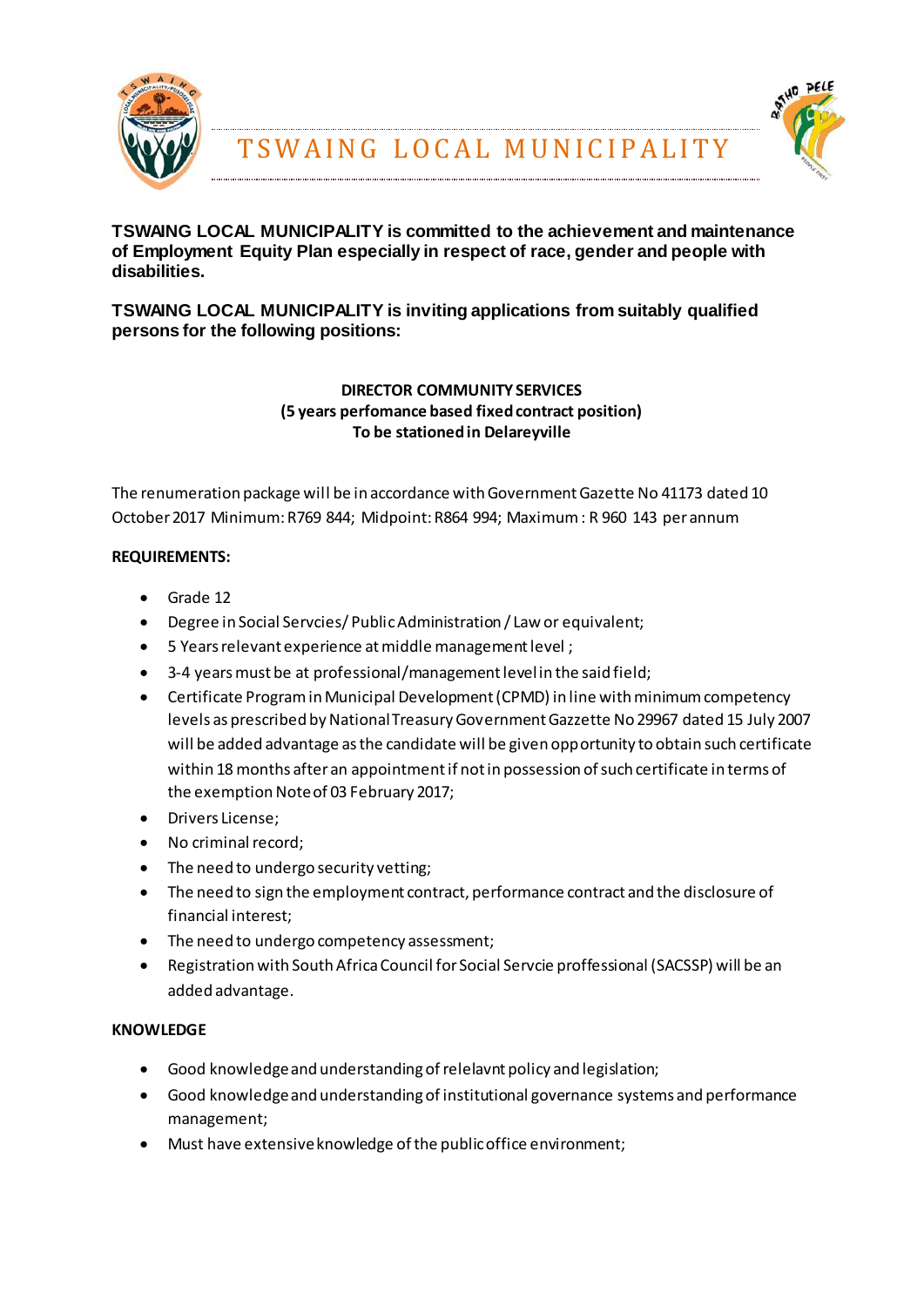- Must be able to formulate relevant master planning, project management and implementation;
- The abililty to contribute to service delivery systems of a complex nature and to manage the achievement of municipal strategies and goals;
- To formulate and influence short, medium and long term service delivery plans to deliver on municpal strategies and goals;
- To provide supportive leadership to the accounting officer and senior management team;
- To develop and maintatin strategies alliances with various stakeholders;
- To support and implement good governance in the area of responsibility;
- To support and contribute to the formulation of policy and By-laws by the municipality Council;
- To implement, manage and oversee the implementation of legislation and policy within the area of responsibility;
- To support the audit process in order to obtain the optimum of assurance from Auditor General.

### **KPA'S**

- Execute the strategic planning of the department ;
- Allocate resources to divisions and ensure that community services, safety and recreation programme are in line with the IDP strategies;
- Contribute to strategic planning and budget alignment and reporting to executive and management team;
- Develop and implement a community services strategy;
- Oversee the development of environmental health, fire services and disaster management;
- Co-ordinate the development of waste managemnt, traffic and law enforcement services and community liason, sport, arts and culture and programs;
- Compilation of all relevant community services policies and procedures to ensure compliance with legislations and regulations;
- Monitor and improve the performnace of the department in achieving the strategi c programmes as aligned with the organisational strategies and objectives;
- Communicates and co-ordinates regularly with other directors within the municipality, district, local government and other provinces and external agencies and individuals to maximise the effectiveness and efficiecy of departmental operations and activities.